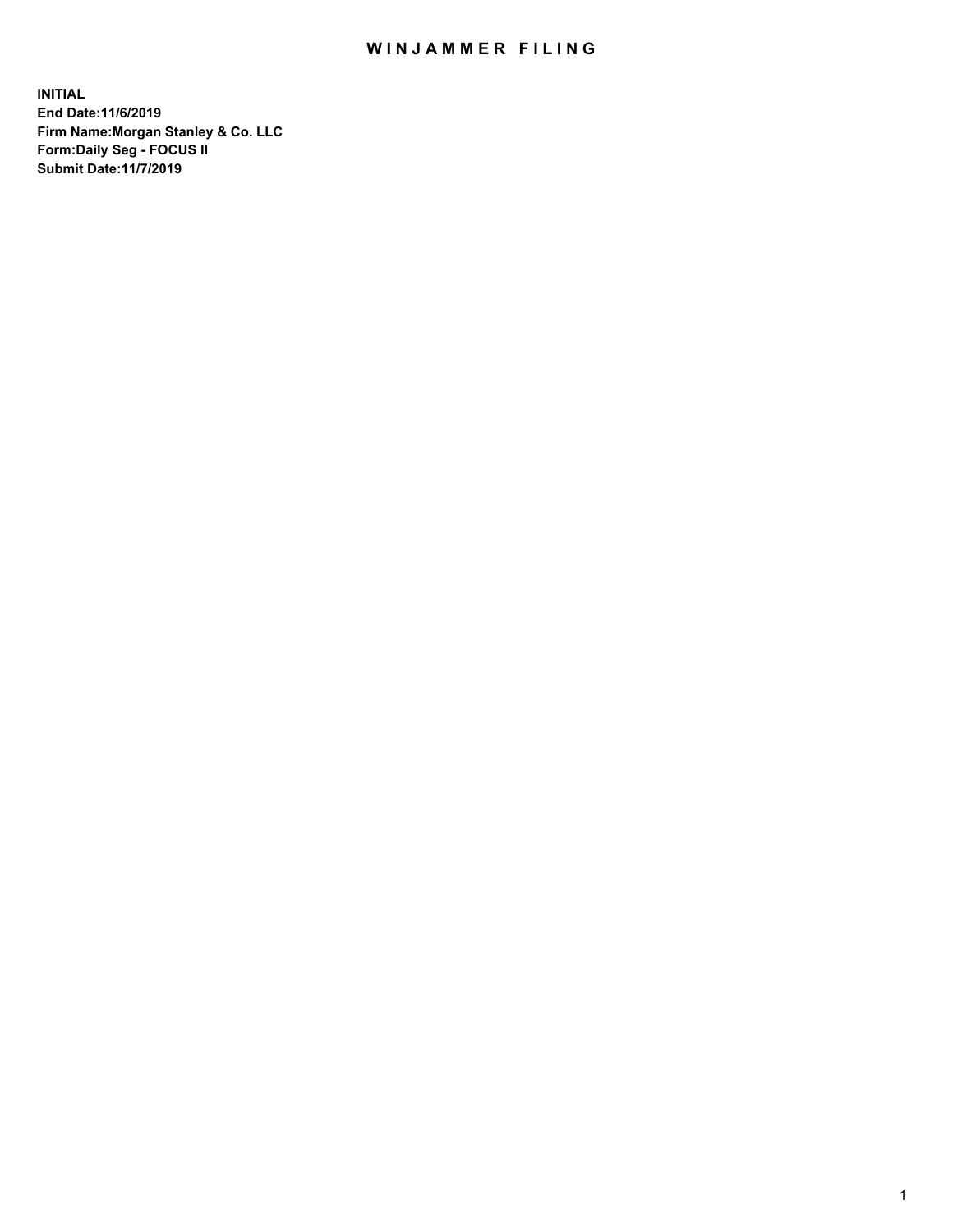**INITIAL End Date:11/6/2019 Firm Name:Morgan Stanley & Co. LLC Form:Daily Seg - FOCUS II Submit Date:11/7/2019 Daily Segregation - Cover Page**

| Name of Company                                                                                                                                                                                                                                                                                                               | Morgan Stanley & Co. LLC                                    |
|-------------------------------------------------------------------------------------------------------------------------------------------------------------------------------------------------------------------------------------------------------------------------------------------------------------------------------|-------------------------------------------------------------|
| <b>Contact Name</b>                                                                                                                                                                                                                                                                                                           | <b>Ikram Shah</b>                                           |
| <b>Contact Phone Number</b>                                                                                                                                                                                                                                                                                                   | 212-276-0963                                                |
| <b>Contact Email Address</b>                                                                                                                                                                                                                                                                                                  | Ikram.shah@morganstanley.com                                |
| FCM's Customer Segregated Funds Residual Interest Target (choose one):<br>a. Minimum dollar amount: ; or<br>b. Minimum percentage of customer segregated funds required:% ; or<br>c. Dollar amount range between: and; or<br>d. Percentage range of customer segregated funds required between:% and%.                        | 235,000,000<br><u>0</u><br><u>00</u><br>0 <sup>0</sup>      |
| FCM's Customer Secured Amount Funds Residual Interest Target (choose one):<br>a. Minimum dollar amount: ; or<br>b. Minimum percentage of customer secured funds required:%; or<br>c. Dollar amount range between: and; or<br>d. Percentage range of customer secured funds required between:% and%.                           | 140,000,000<br><u>0</u><br>0 <sub>0</sub><br>0 <sub>0</sub> |
| FCM's Cleared Swaps Customer Collateral Residual Interest Target (choose one):<br>a. Minimum dollar amount: ; or<br>b. Minimum percentage of cleared swaps customer collateral required:%; or<br>c. Dollar amount range between: and; or<br>d. Percentage range of cleared swaps customer collateral required between:% and%. | 92,000,000<br><u>0</u><br>0 Q<br>00                         |

Attach supporting documents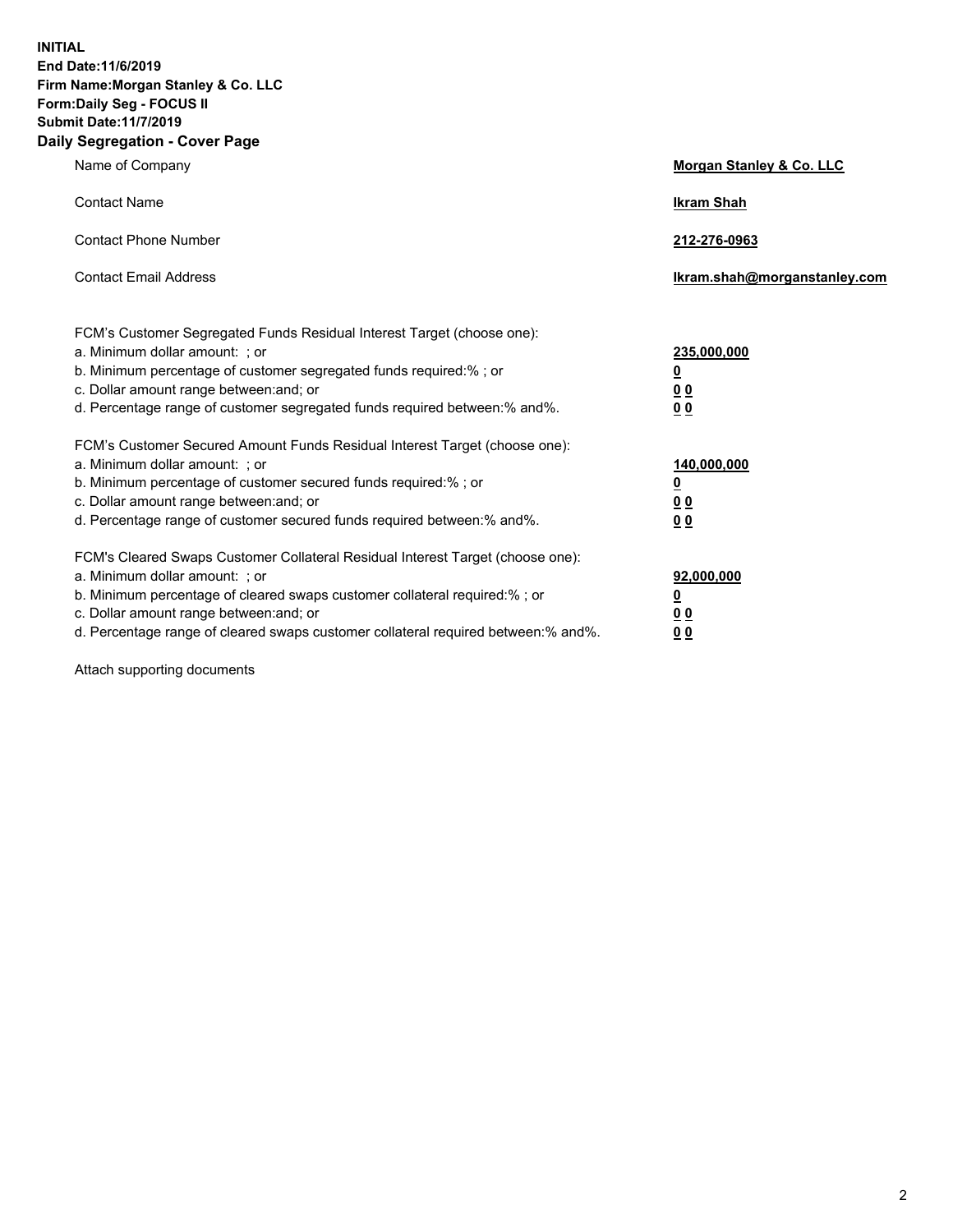## **INITIAL End Date:11/6/2019 Firm Name:Morgan Stanley & Co. LLC Form:Daily Seg - FOCUS II Submit Date:11/7/2019 Daily Segregation - Secured Amounts** Foreign Futures and Foreign Options Secured Amounts

Amount required to be set aside pursuant to law, rule or regulation of a foreign government or a rule of a self-regulatory organization authorized thereunder 1. Net ledger balance - Foreign Futures and Foreign Option Trading - All Customers A. Cash **2,580,557,740** [7315] B. Securities (at market) **2,293,771,419** [7317] 2. Net unrealized profit (loss) in open futures contracts traded on a foreign board of trade **526,118,117** [7325] 3. Exchange traded options a. Market value of open option contracts purchased on a foreign board of trade **19,071,290** [7335] b. Market value of open contracts granted (sold) on a foreign board of trade **-21,679,896** [7337] 4. Net equity (deficit) (add lines 1. 2. and 3.) **5,397,838,670** [7345] 5. Account liquidating to a deficit and account with a debit balances - gross amount **38,986,951** [7351] Less: amount offset by customer owned securities **-37,588,309** [7352] **1,398,642** 6. Amount required to be set aside as the secured amount - Net Liquidating Equity Method (add lines 4 and 5) 7. Greater of amount required to be set aside pursuant to foreign jurisdiction (above) or line 6. FUNDS DEPOSITED IN SEPARATE REGULATION 30.7 ACCOUNTS 1. Cash in banks A. Banks located in the United States **143,388,442** [7500] B. Other banks qualified under Regulation 30.7 **617,780,929** [7520] **761,169,371** 2. Securities A. In safekeeping with banks located in the United States **685,839,902** [7540] B. In safekeeping with other banks qualified under Regulation 30.7 **0** [7560] **685,839,902** [7570] 3. Equities with registered futures commission merchants A. Cash **9,802,529** [7580] B. Securities **0** [7590] C. Unrealized gain (loss) on open futures contracts **-868,577** [7600] D. Value of long option contracts **0** [7610] E. Value of short option contracts **0** [7615] **8,933,952** [7620] 4. Amounts held by clearing organizations of foreign boards of trade A. Cash **0** [7640] B. Securities **0** [7650] C. Amount due to (from) clearing organization - daily variation **0** [7660] D. Value of long option contracts **0** [7670] E. Value of short option contracts **0** [7675] **0** [7680] 5. Amounts held by members of foreign boards of trade A. Cash **2,002,537,982** [7700] B. Securities **1,607,931,517** [7710] C. Unrealized gain (loss) on open futures contracts **526,986,693** [7720] D. Value of long option contracts **19,071,290** [7730] E. Value of short option contracts **-21,679,896** [7735] **4,134,847,586**

6. Amounts with other depositories designated by a foreign board of trade **0** [7760]

- 7. Segregated funds on hand **0** [7765]
- 8. Total funds in separate section 30.7 accounts **5,590,790,811** [7770]

9. Excess (deficiency) Set Aside for Secured Amount (subtract line 7 Secured Statement Page 1 from Line 8)

10. Management Target Amount for Excess funds in separate section 30.7 accounts **140,000,000** [7780]

11. Excess (deficiency) funds in separate 30.7 accounts over (under) Management Target **51,553,499** [7785]

**0** [7305]

[7354] **5,399,237,312** [7355]

**5,399,237,312** [7360]

[7530]

[7740] **191,553,499** [7380]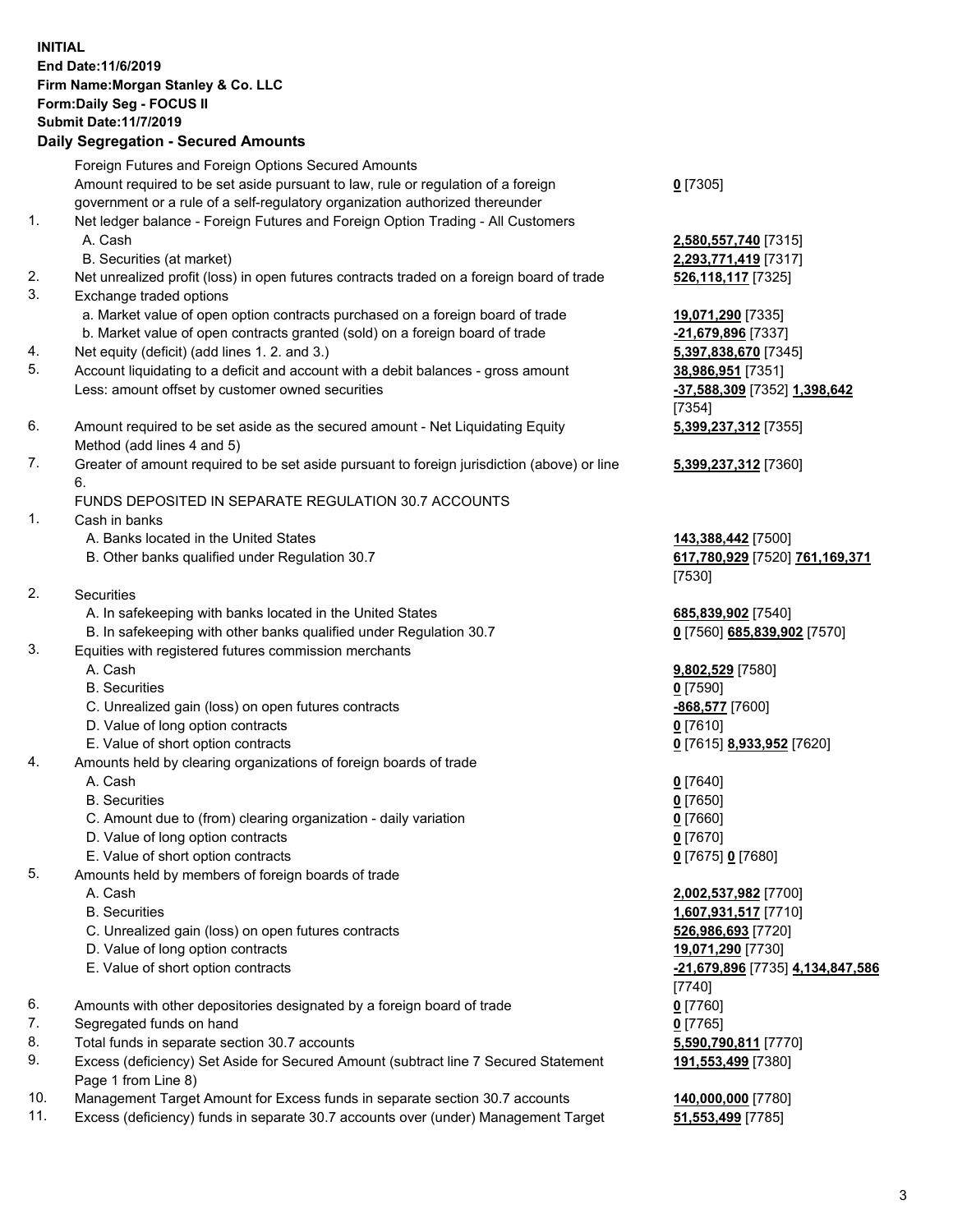**INITIAL End Date:11/6/2019 Firm Name:Morgan Stanley & Co. LLC Form:Daily Seg - FOCUS II Submit Date:11/7/2019 Daily Segregation - Segregation Statement** SEGREGATION REQUIREMENTS(Section 4d(2) of the CEAct) 1. Net ledger balance A. Cash **11,500,095,213** [7010] B. Securities (at market) **6,713,028,296** [7020] 2. Net unrealized profit (loss) in open futures contracts traded on a contract market **-802,051,884** [7030] 3. Exchange traded options A. Add market value of open option contracts purchased on a contract market **408,555,027** [7032] B. Deduct market value of open option contracts granted (sold) on a contract market **-251,370,708** [7033] 4. Net equity (deficit) (add lines 1, 2 and 3) **17,568,255,944** [7040] 5. Accounts liquidating to a deficit and accounts with debit balances - gross amount **474,868,727** [7045] Less: amount offset by customer securities **-474,450,507** [7047] **418,220** [7050] 6. Amount required to be segregated (add lines 4 and 5) **17,568,674,164** [7060] FUNDS IN SEGREGATED ACCOUNTS 7. Deposited in segregated funds bank accounts A. Cash **4,481,964,795** [7070] B. Securities representing investments of customers' funds (at market) **0** [7080] C. Securities held for particular customers or option customers in lieu of cash (at market) **762,297,316** [7090] 8. Margins on deposit with derivatives clearing organizations of contract markets A. Cash **6,244,370,759** [7100] B. Securities representing investments of customers' funds (at market) **0** [7110] C. Securities held for particular customers or option customers in lieu of cash (at market) **5,950,730,980** [7120] 9. Net settlement from (to) derivatives clearing organizations of contract markets **251,448,784** [7130] 10. Exchange traded options A. Value of open long option contracts **408,555,027** [7132] B. Value of open short option contracts **-251,370,708** [7133] 11. Net equities with other FCMs A. Net liquidating equity **8,606,831** [7140] B. Securities representing investments of customers' funds (at market) **0** [7160] C. Securities held for particular customers or option customers in lieu of cash (at market) **0** [7170] 12. Segregated funds on hand **0** [7150] 13. Total amount in segregation (add lines 7 through 12) **17,856,603,784** [7180] 14. Excess (deficiency) funds in segregation (subtract line 6 from line 13) **287,929,620** [7190] 15. Management Target Amount for Excess funds in segregation **235,000,000** [7194] 16. Excess (deficiency) funds in segregation over (under) Management Target Amount **52,929,620** [7198]

Excess